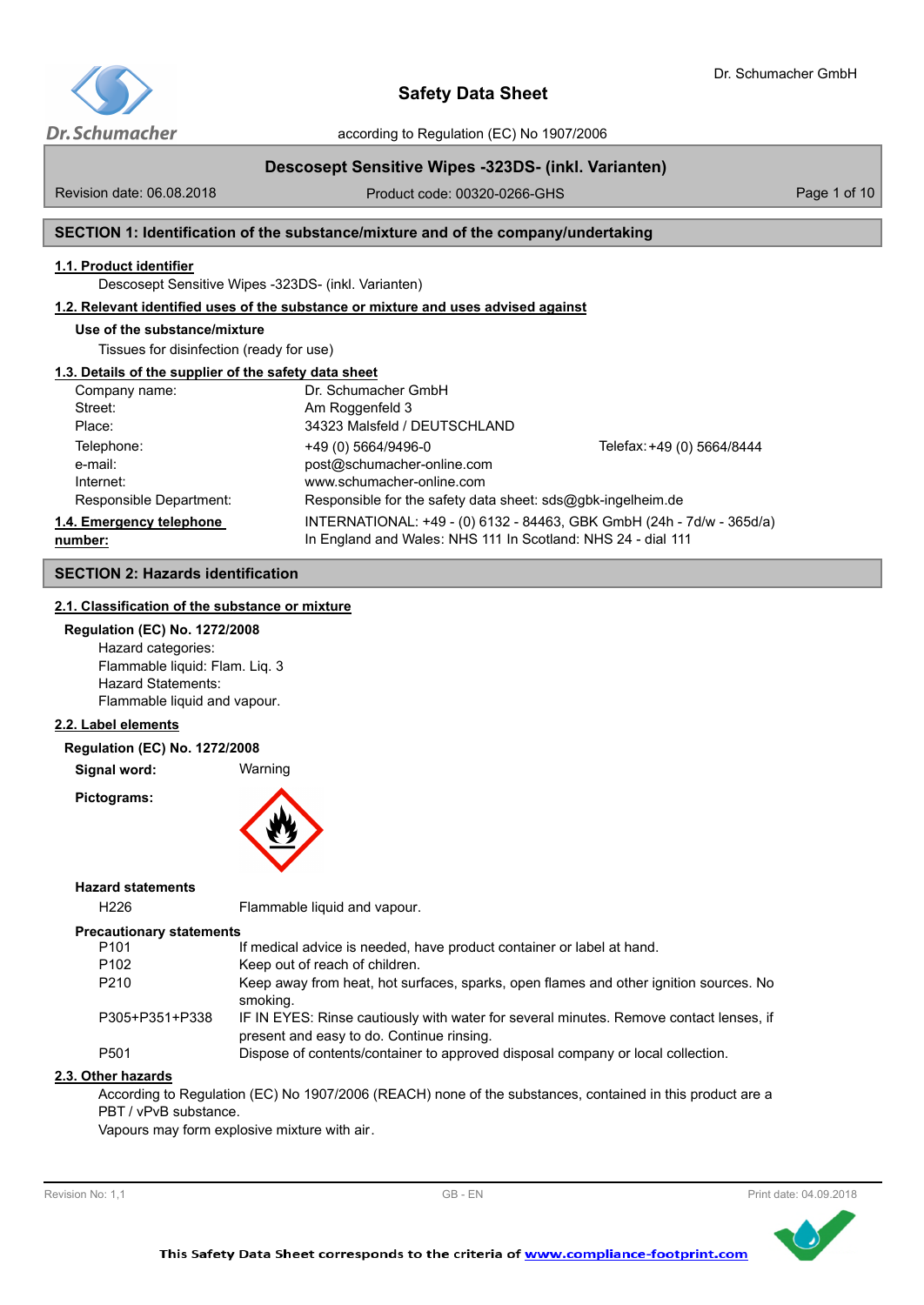

# **Descosept Sensitive Wipes -323DS- (inkl. Varianten)**

Revision date: 06.08.2018

Product code: 00320-0266-GHS Product code: 00320-0266-GHS

## **SECTION 3: Composition/information on ingredients**

## **3.2. Mixtures**

**Chemical characterization**

Alcoholic solution

## **Hazardous components**

| <b>CAS No</b> | l Chemical name                                                 |              |                   | Quantity |
|---------------|-----------------------------------------------------------------|--------------|-------------------|----------|
|               | IEC No                                                          | IIndex No    | IREACH No         |          |
|               | Classification according to Regulation (EC) No. 1272/2008 [CLP] |              |                   |          |
| 64-17-5       | <b>Ethanol</b>                                                  |              |                   |          |
|               | l 200-578-6                                                     | 603-002-00-5 | 101-2119457610-43 |          |
|               | Flam. Liq. 2, Eye Irrit. 2; H225 H319                           |              |                   |          |

Full text of H and EUH statements: see section 16.

#### **Further Information**

Specific concentration limits Ethanol  $C > 50\% = > H319$ 

## **SECTION 4: First aid measures**

## **4.1. Description of first aid measures**

#### **General information**

Remove contaminated soaked clothing immediately. If you feel unwell, seek medical advice.

#### **After inhalation**

Move to fresh air in case of accidental inhalation of vapours. In the event of symptoms refer for medical treatment.

#### **After contact with skin**

No special measure necessary.

#### **After contact with eyes**

Rinse immediately with plenty of water, also under the eyelids, for at least 15 minutes. If eye irritation persists, consult a specialist.

### **After ingestion**

Do not induce vomiting. Summon a doctor immediately. Induce vomiting only upon the advice of a physician.

## **4.2. Most important symptoms and effects, both acute and delayed**

Contact with eyes may cause irritation. Inhalation of vapours in high concentration can cause narcotic effects . Repeated or prolonged exposure may cause skin irritation and dermatitis, due to degreasing properties of the product.

#### **4.3. Indication of any immediate medical attention and special treatment needed**

Treat symptoms.

## **SECTION 5: Firefighting measures**

## **5.1. Extinguishing media**



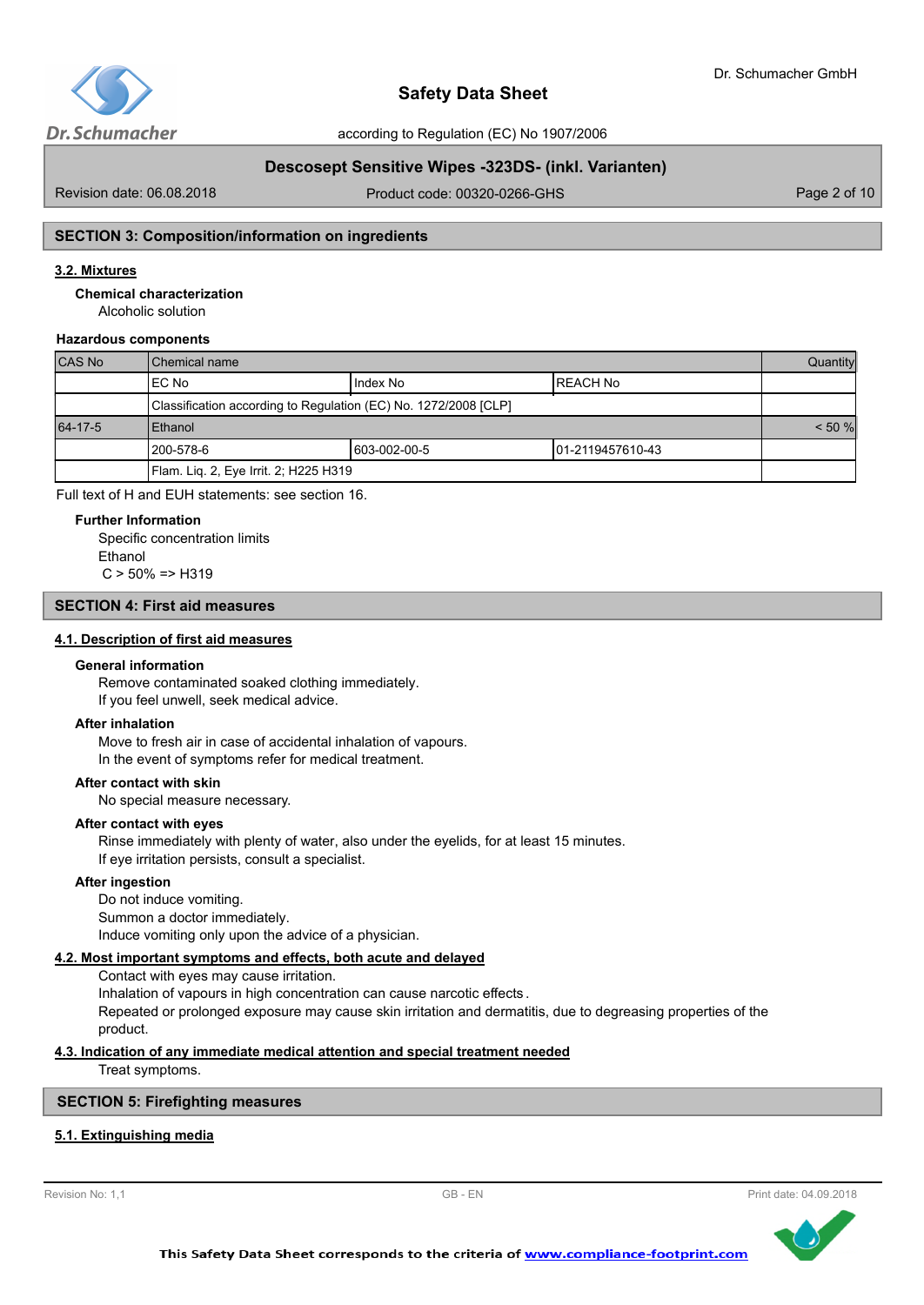

# **Descosept Sensitive Wipes -323DS- (inkl. Varianten)**

Revision date: 06.08.2018

Product code: 00320-0266-GHS Product code: 00320-0266-GHS

## **Suitable extinguishing media**

Alcohol-resistant foam, dry chemical, carbon dioxide (CO2), water-spray.

#### Full water jet. **Unsuitable extinguishing media**

#### **5.2. Special hazards arising from the substance or mixture**

Fire may produce:

carbon monoxide and carbon dioxide

#### **5.3. Advice for firefighters**

Use breathing apparatus with independent air supply. Protective suit.

#### **Additional information**

Vapours are heavier than air and spread along ground. The vapour/air mixture is explosive, even in empty, uncleaned receptacles. Cool containers at risk with water spray jet. Fire residues and contaminated firefighting water must be disposed of in accordance with the local regulations.

## **SECTION 6: Accidental release measures**

## **6.1. Personal precautions, protective equipment and emergency procedures**

In case of vapour formation use respirator. Ensure adequate ventilation. Use personal protective clothing. Keep away sources of ignition.

## **6.2. Environmental precautions**

Do not discharge into the drains/surface waters/ground water.

### **6.3. Methods and material for containment and cleaning up**

Take up mechanically and collect in suitable container for disposal.

#### **6.4. Reference to other sections**

Observe protective instructions (see Sections 7 and 8). Information for disposal see section 13.

## **SECTION 7: Handling and storage**

#### **7.1. Precautions for safe handling**

#### **Advice on safe handling**

Keep container tightly closed. Ensure adequate ventilation. Avoid contact with skin, eyes and clothing.

#### **Advice on protection against fire and explosion**

Keep away from heat and sources of ignition. Do not smoke - volatile.

## **7.2. Conditions for safe storage, including any incompatibilities**

#### **Requirements for storage rooms and vessels**

Keep container tightly closed in a dry, cool and well-ventilated place.

#### **Advice on storage compatibility**

Incompatible with oxidizing agents.

#### **Further information on storage conditions**

Keep away from food, drink and animal feeding stuffs.

## **7.3. Specific end use(s)**

Tissues for disinfection (ready for use)

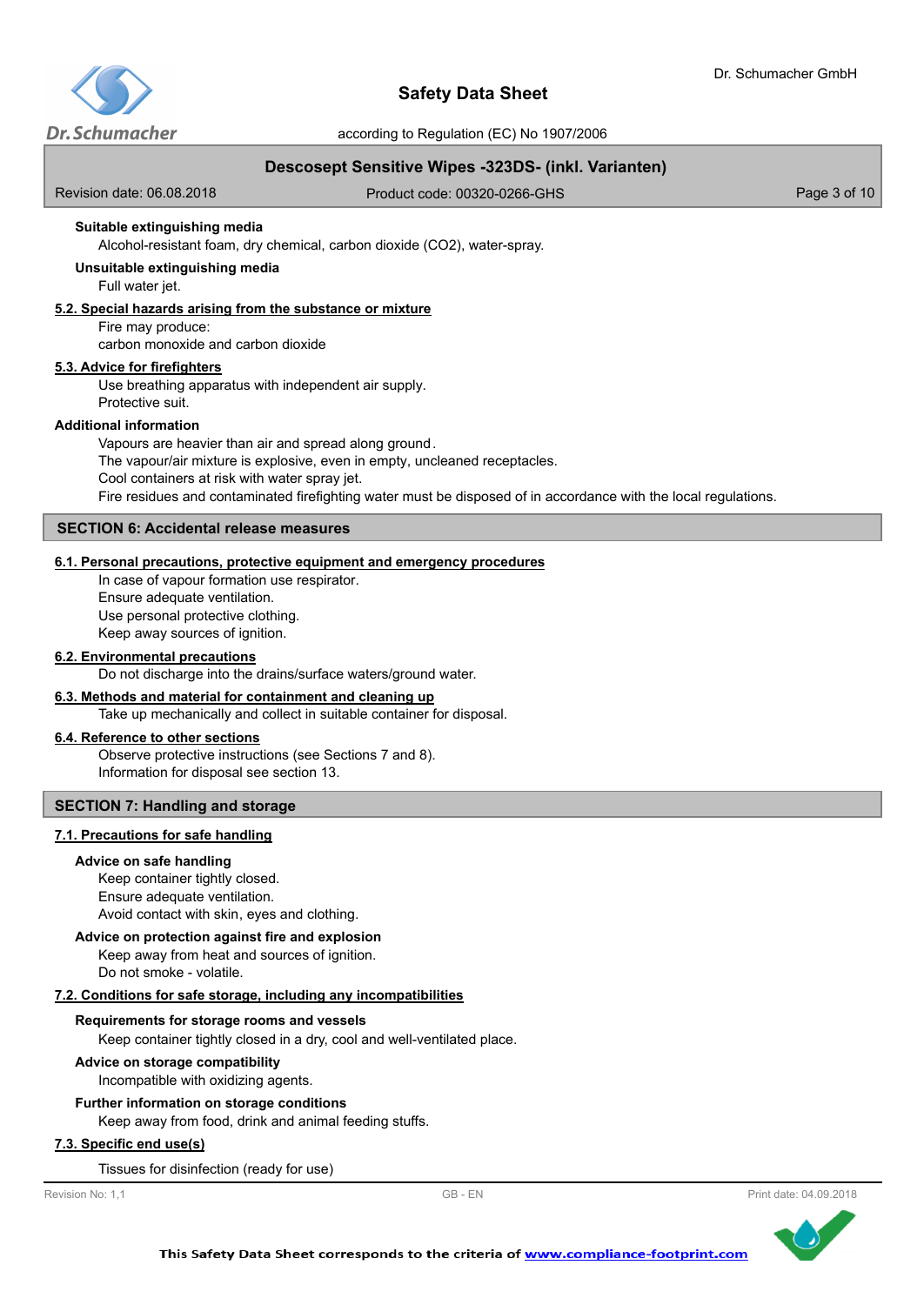

# **Descosept Sensitive Wipes -323DS- (inkl. Varianten)**

Revision date: 06.08.2018

Product code: 00320-0266-GHS Product code: 00320-0266-GHS

## **SECTION 8: Exposure controls/personal protection**

### **8.1. Control parameters**

#### **Exposure limits (EH40)**

| l CAS No  | Substance | ppm  | mg/m <sup>3</sup> | fibres/ml | Category      | Origin |
|-----------|-----------|------|-------------------|-----------|---------------|--------|
| $64-17-5$ | Ethanol   | 1000 | 1920              |           | TWA (8 h)     | WEL    |
|           |           |      |                   |           | STEL (15 min) | WEL    |

#### **8.2. Exposure controls**

#### **Appropriate engineering controls**

Ensure adequate ventilation, especially in confined areas.

# **Protective and hygiene measures**

Do not inhale vapours.

Wash hands before breaks and at the end of workday.

When using do not eat, drink or smoke.

Avoid contact with skin, eyes and clothing.

Remove and wash contaminated clothes before re-use.

#### **Eye/face protection**

If used properly, no need to wear eye protection. Otherwise wear protective goggles with integrated side shields.

#### **Hand protection**

Also suitable are gloves made of:

Polychloropren - CR (0,5 mm): Breakthrough time > 4 h

Nitrile rubber/nitrile latex - NBR (0,35 mm): Breakthrough time > 4h

Butyl rubber - Butyl (0,5 mm): Breakthrough time > 8 h

Fluoro-rubber - FKM (0.4 mm): Breakthrough time > 8 h

Polyvinyl chloride - PVC (0.5 mm): Breakthrough time > 4 h

This recommendation refers exclusively to the chemical compatibility and the lab test conforming to EN 374 carried out under lab conditions.

Requirements can vary as a function of the use. Therefore it is necessary to adhere additionally to the recommendations given by the manufacturer of protective gloves.

#### **Skin protection**

Long sleeved clothing (DIN EN ISO 6530)

## **Respiratory protection**

No personal respiratory protective equipment normally required. In case of insufficient ventilation wear suitable respiratory equipment (gas filter type A) (EN 14387).

#### **SECTION 9: Physical and chemical properties**

#### **9.1. Information on basic physical and chemical properties**

| Physical state:<br>Colour:<br>Odour:     | Non-woven fabric, impregnated<br>White<br>alcoholic / Perfumed (scented) |                    |
|------------------------------------------|--------------------------------------------------------------------------|--------------------|
|                                          |                                                                          | <b>Test method</b> |
| pH-Value (at $20 °C$ ):                  | $5.5 - 6.5$ *)                                                           |                    |
| Changes in the physical state            |                                                                          |                    |
| Melting point:                           | $\le$ - 10 °C $\rightarrow$ )                                            |                    |
| Initial boiling point and boiling range: | approx. $85^{\circ}$ C *)                                                |                    |



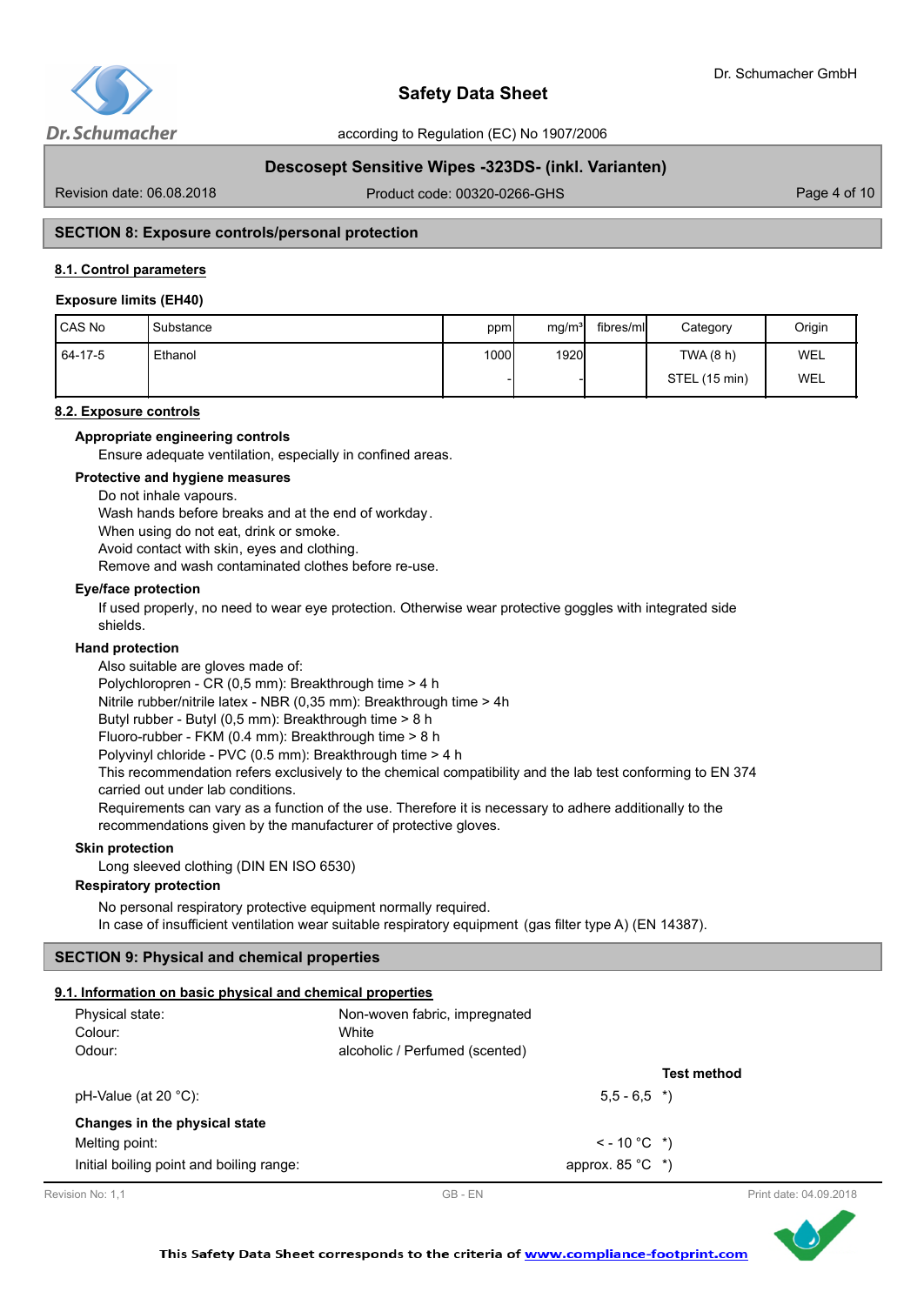

|                                                    | Descosept Sensitive Wipes -323DS- (inkl. Varianten)                                                  |              |
|----------------------------------------------------|------------------------------------------------------------------------------------------------------|--------------|
| Revision date: 06.08.2018                          | Product code: 00320-0266-GHS                                                                         | Page 5 of 10 |
| Sublimation point:                                 | n.a.                                                                                                 |              |
| Softening point:                                   | n.a.                                                                                                 |              |
| Flash point:                                       | $24 °C$ *)                                                                                           |              |
| <b>Flammability</b><br>Solid:                      | n.d.                                                                                                 |              |
| Gas:                                               | n.a.                                                                                                 |              |
| <b>Explosive properties</b>                        | The product is considered non-explosive; nevertheless explosive vapour/air mixture can be generated. |              |
| Lower explosion limits:                            | 3,5 vol. $%$ *), **)                                                                                 |              |
| Upper explosion limits:                            | 15 vol. % *), **)                                                                                    |              |
| Ignition temperature:                              | 425 °C $*$ ), $**$ )                                                                                 |              |
| <b>Auto-ignition temperature</b><br>Solid:<br>Gas: | n.d.<br>n.a.                                                                                         |              |
| Decomposition temperature:                         | n.d.                                                                                                 |              |
| <b>Oxidizing properties</b><br>Not oxidising.      |                                                                                                      |              |
| Vapour pressure:<br>(at 20 $°C$ )                  | 58 hPa *), **)                                                                                       |              |
| Density (at 20 °C):<br>Bulk density:               | $0,92 - 0,93$ g/cm <sup>3</sup> *)<br>n.a.                                                           |              |
| Water solubility:<br>(at 20 $^{\circ}$ C)          | Miscible *)                                                                                          |              |
| Solubility in other solvents<br>n.d.               |                                                                                                      |              |
| Partition coefficient:                             | n.d.                                                                                                 |              |
| Viscosity / dynamic:                               | n.a.                                                                                                 |              |
| Viscosity / kinematic:                             | n.a.                                                                                                 |              |
| Flow time:                                         | n.a.                                                                                                 |              |
| Vapour density:                                    | n.d.                                                                                                 |              |
| Evaporation rate:                                  | n.d.                                                                                                 |              |
| Solvent separation test:                           | n.d.                                                                                                 |              |
| Solvent content:                                   | $< 50 \%$ *)                                                                                         |              |
| 9.2. Other information                             |                                                                                                      |              |
| *) All data refer to the solution<br>**) Ethanol   |                                                                                                      |              |
| <b>SECTION 10: Stability and reactivity</b>        |                                                                                                      |              |

# **10.1. Reactivity**

No decomposition if stored and applied as directed.

## **10.2. Chemical stability**

Stable under normal conditions.

# **10.3. Possibility of hazardous reactions**

Reactions with oxidizing agents.



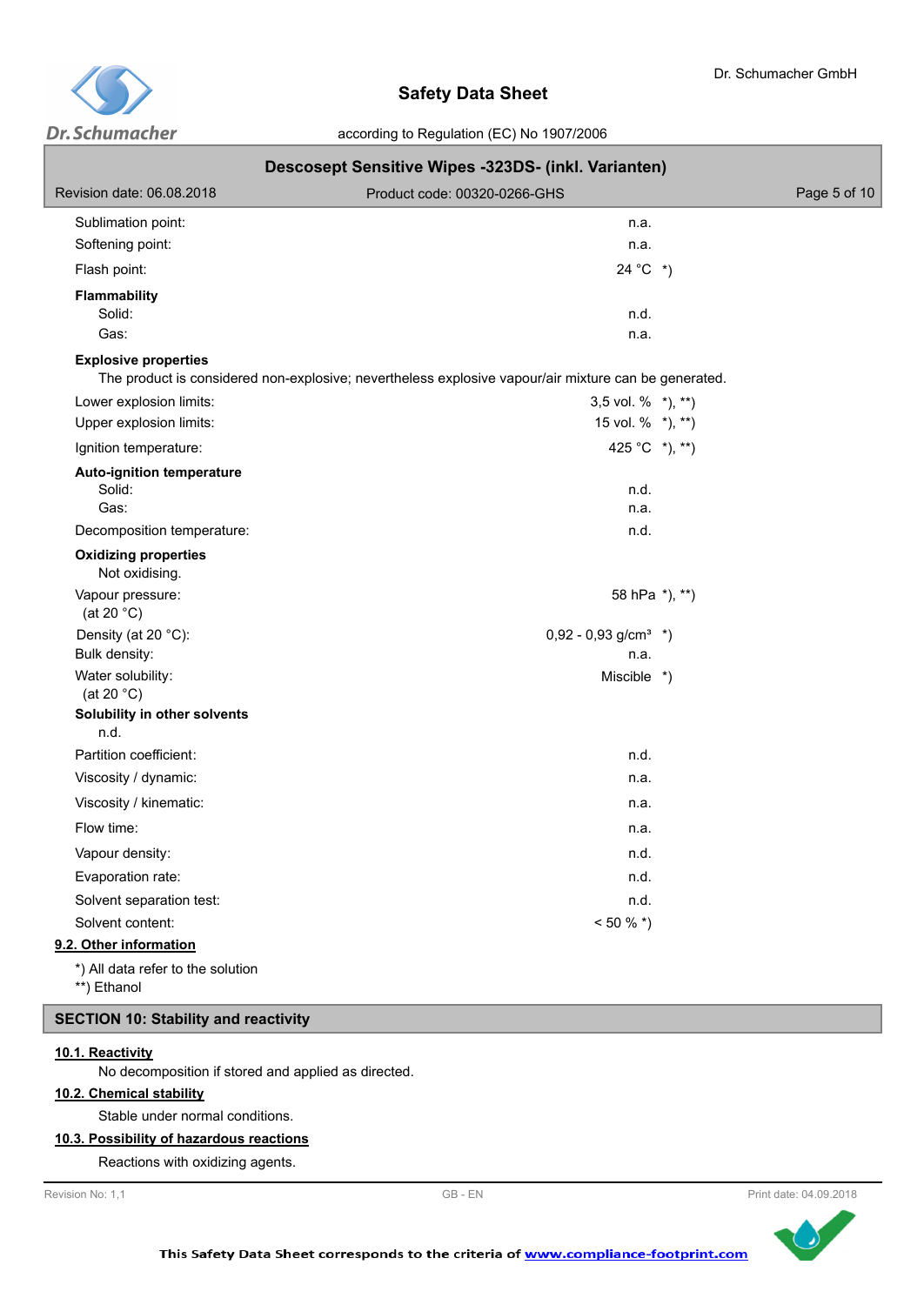

# **Descosept Sensitive Wipes -323DS- (inkl. Varianten)**

Revision date: 06.08.2018

Product code: 00320-0266-GHS Product code: 00320-0266-GHS

## **10.4. Conditions to avoid**

Vapour/air mixtures are explosive at intensive warming. Heating can release vapours which can be ignited.

#### **10.5. Incompatible materials**

oxidizing agents

#### **10.6. Hazardous decomposition products**

Carbon monoxide and carbon dioxide

## **SECTION 11: Toxicological information**

## **11.1. Information on toxicological effects**

#### **Acute toxicity**

Based on available data, the classification criteria are not met. No toxicological data available. Ethanol LD50/oral/rat: > 2000 mg/kg [OECD 401] LD50/dermal/rabbit: > 2000 mg/kg [OECD 401] LC50/inhalation/rat: > 20 mg/l/4h

#### **Irritation and corrosivity**

Based on available data, the classification criteria are not met.

#### **Sensitising effects**

Based on available data, the classification criteria are not met.

#### **Carcinogenic/mutagenic/toxic effects for reproduction**

Based on available data, the classification criteria are not met.

#### **STOT-single exposure**

Based on available data, the classification criteria are not met.

#### **STOT-repeated exposure**

Based on available data, the classification criteria are not met.

#### **Aspiration hazard**

Based on available data, the classification criteria are not met.

#### **Additional information on tests**

Classification in compliance with the assessment procedure specified in the Regulation (EC) no 1272/2008.

#### **Practical experience**

#### **Other observations**

Contact with eyes may cause irritation.

Inhalation of vapours in high concentration can cause narcotic effects .

Repeated or prolonged exposure may cause skin irritation and dermatitis, due to degreasing properties of the product.

#### **SECTION 12: Ecological information**

#### **12.1. Toxicity**

Ecological data are not available.

## **12.2. Persistence and degradability**

No data available

Ethanol: Readily biodegradable (to OECD criteria).

#### **12.3. Bioaccumulative potential**

No data available

#### **12.4. Mobility in soil**

No data available



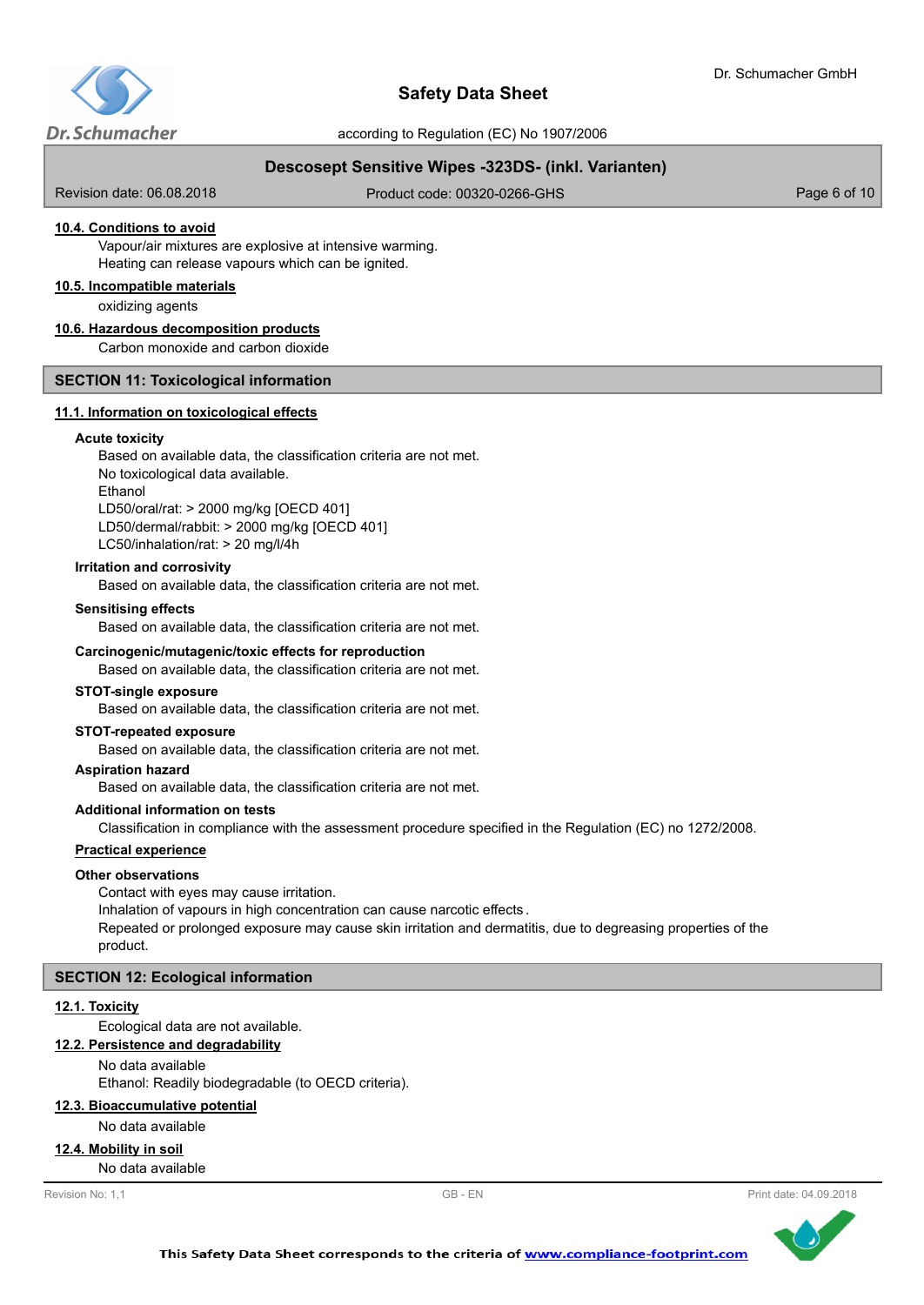

according to Regulation (EC) No 1907/2006

# **Descosept Sensitive Wipes -323DS- (inkl. Varianten)**

Revision date: 06.08.2018

Product code: 00320-0266-GHS Product code: 00320-0266-GHS

### **12.5. Results of PBT and vPvB assessment**

According to Regulation (EC) No 1907/2006 (REACH) none of the substances, contained in this product are a PBT / vPvB substance.

#### **12.6. Other adverse effects**

Low hazard to waters.

## **Further information**

Product is not allowed to discharge into the ground water or aquatic environment.

### **SECTION 13: Disposal considerations**

#### **13.1. Waste treatment methods**

#### **Advice on disposal**

Where possible recycling is preferred to disposal. Can be incinerated, when in compliance with local regulations.

#### **Waste disposal number of waste from residues/unused products**

070601 WASTES FROM ORGANIC CHEMICAL PROCESSES; wastes from the MFSU of fats, grease, soaps, detergents, disinfectants and cosmetics; aqueous washing liquids and mother liquors; hazardous waste

#### **Contaminated packaging**

Empty containers should be taken for local recycling, recovery or waste disposal.

Contaminated packaging should be emptied as far as possible and after appropriate cleansing may be taken for reuse.

Packaging that cannot be cleaned should be disposed of like the product.

#### **SECTION 14: Transport information**

## **Land transport (ADR/RID)**

| 14.1. UN number:                  | <b>UN 3175</b>                                       |
|-----------------------------------|------------------------------------------------------|
| 14.2. UN proper shipping name:    | SOLIDS CONTAINING FLAMMABLE LIQUID, N.O.S. (Ethanol) |
| 14.3. Transport hazard class(es): | 4.1                                                  |
| 14.4. Packing group:              | $\mathbf{I}$                                         |
| Hazard label:                     | 4.1                                                  |
|                                   |                                                      |
| Classification code:              | F <sub>1</sub>                                       |
| Limited quantity:                 | 1 kg / 30 kg                                         |
| Excepted quantity:                | E <sub>2</sub>                                       |
| Transport category:               | $\mathcal{P}$                                        |
| Hazard No:                        | 40                                                   |
| Tunnel restriction code:          | F                                                    |
| Inland waterways transport (ADN)  |                                                      |
| 14.1. UN number:                  | <b>UN 3175</b>                                       |
| 14.2. UN proper shipping name:    | SOLIDS CONTAINING FLAMMABLE LIQUID, N.O.S. (Ethanol) |
| 14.3. Transport hazard class(es): | 4.1                                                  |
| 14.4. Packing group:              | $\mathbf{H}$                                         |
| Hazard label:                     | 4.1                                                  |
|                                   |                                                      |

Revision No: 1,1 **CONFIDENTIAL CONFIDENT** CB - EN **CONFIDENTIAL CONFIDENTIAL CONFIDENTIAL CONFIDENTIAL CONFIDENTIAL CONFIDENTIAL CONFIDENTIAL CONFIDENTIAL CONFIDENTIAL CONFIDENTIAL CONFIDENTIAL CONFIDENTIAL CONFIDENTIAL CO** 

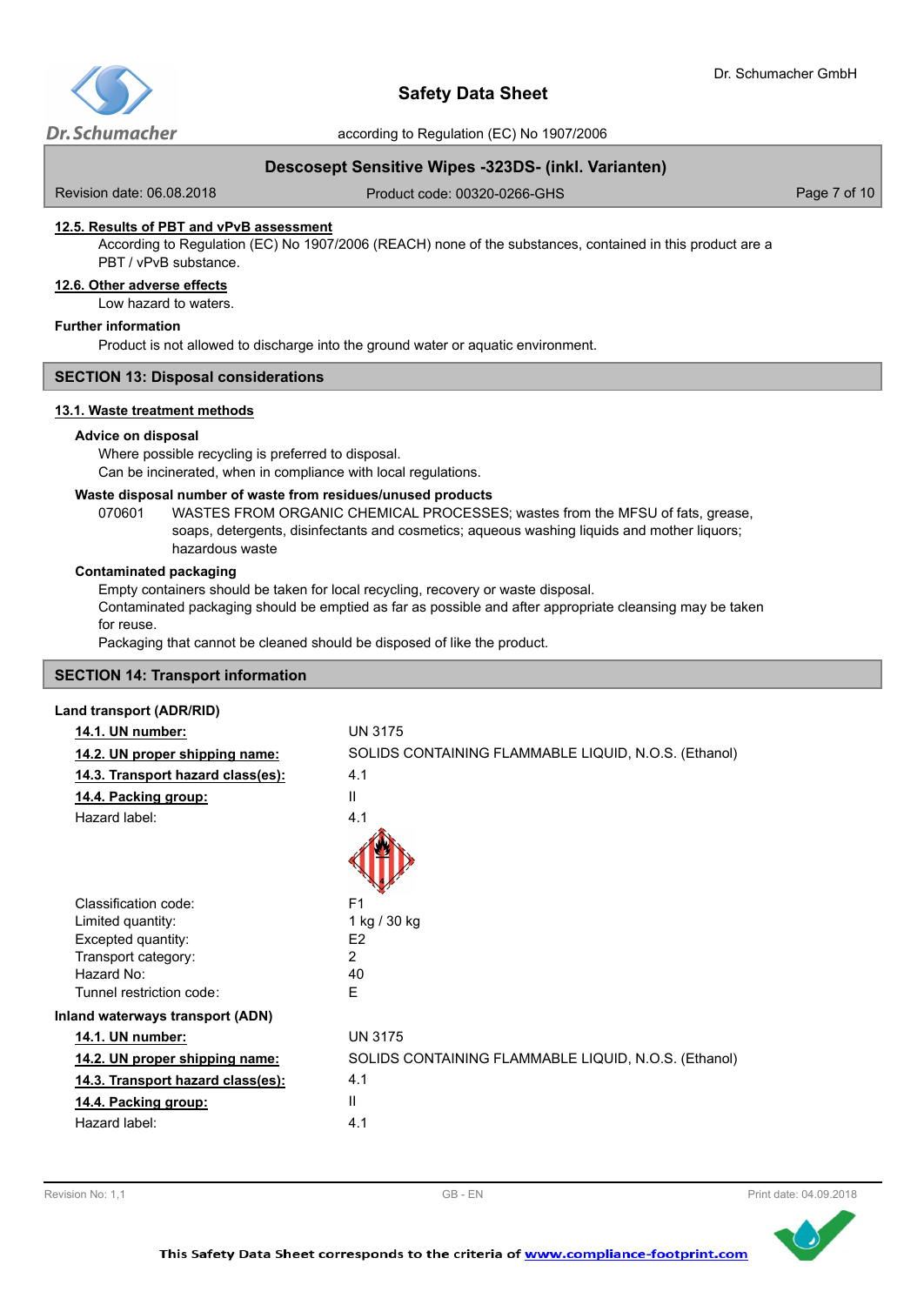

according to Regulation (EC) No 1907/2006

| Revision date: 06.08.2018                                                                                                                                                                                                                           | Descosept Sensitive Wipes -323DS- (inkl. Varianten)<br>Product code: 00320-0266-GHS       | Page 8 of 10 |
|-----------------------------------------------------------------------------------------------------------------------------------------------------------------------------------------------------------------------------------------------------|-------------------------------------------------------------------------------------------|--------------|
|                                                                                                                                                                                                                                                     |                                                                                           |              |
| Classification code:<br>Limited quantity:<br>Excepted quantity:                                                                                                                                                                                     | F1<br>1 kg / 30 kg<br>E <sub>2</sub>                                                      |              |
| <b>Marine transport (IMDG)</b><br>14.1. UN number:<br>14.2. UN proper shipping name:<br>14.3. Transport hazard class(es):<br>14.4. Packing group:<br>Hazard label:                                                                                  | <b>UN 3175</b><br>SOLIDS CONTAINING FLAMMABLE LIQUID, N.O.S. (Ethanol)<br>4.1<br>Ш<br>4.1 |              |
| Marine pollutant:<br>Limited quantity:<br>Excepted quantity:<br>FmS:                                                                                                                                                                                | No<br>1 kg / 30 kg<br>E <sub>2</sub><br>$F-A, S-I$                                        |              |
| Air transport (ICAO-TI/IATA-DGR)                                                                                                                                                                                                                    |                                                                                           |              |
| 14.1. UN number:<br>14.2. UN proper shipping name:<br>14.3. Transport hazard class(es):<br>14.4. Packing group:<br>Hazard label:                                                                                                                    | <b>UN 3175</b><br>SOLIDS CONTAINING FLAMMABLE LIQUID, N.O.S. (Ethanol)<br>4.1<br>Ш<br>4.1 |              |
| Limited quantity Passenger:<br>Passenger LQ:<br>Excepted quantity:<br>IATA-packing instructions - Passenger:<br>IATA-max. quantity - Passenger:<br>IATA-packing instructions - Cargo:<br>IATA-max. quantity - Cargo:<br>14.5. Environmental hazards | 5 kg<br>Y441<br>E2<br>445<br>15 kg<br>448<br>50 kg                                        |              |
| ENVIRONMENTALLY HAZARDOUS:                                                                                                                                                                                                                          | no                                                                                        |              |
| 14.6. Special precautions for user<br>Take the usual precautions when handling with chemicals.                                                                                                                                                      |                                                                                           |              |
| 14.7. Transport in bulk according to Annex II of Marpol and the IBC Code<br>The transport takes place only in approved and appropriate packaging.                                                                                                   |                                                                                           |              |
| <b>SECTION 15: Regulatory information</b>                                                                                                                                                                                                           |                                                                                           |              |

# **15.1. Safety, health and environmental regulations/legislation specific for the substance or mixture**

## **EU regulatory information**



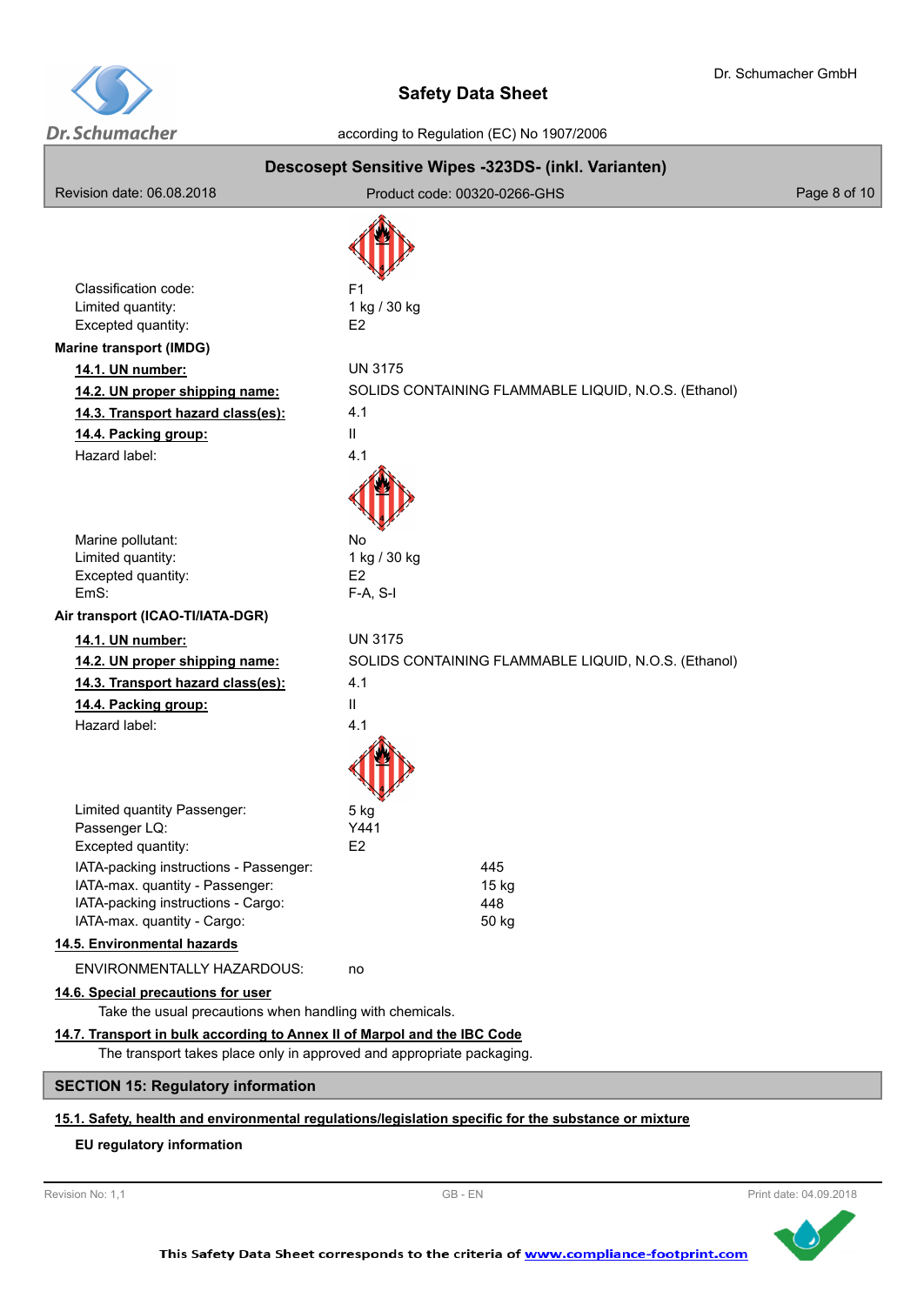

# **Descosept Sensitive Wipes -323DS- (inkl. Varianten)**

| Revision date: 06.08.2018                                                               | Product code: 00320-0266-GHS                                                                                                                                                                                                                      | Page 9 of 10 |
|-----------------------------------------------------------------------------------------|---------------------------------------------------------------------------------------------------------------------------------------------------------------------------------------------------------------------------------------------------|--------------|
| 2004/42/EC (VOC):                                                                       | $< 50 \%$                                                                                                                                                                                                                                         |              |
| <b>Additional information</b>                                                           |                                                                                                                                                                                                                                                   |              |
| Regulation (EC) No 648/2004 (Regulation on detergents):<br>$<$ 5% Non-ionic surfactants |                                                                                                                                                                                                                                                   |              |
| National regulatory information                                                         |                                                                                                                                                                                                                                                   |              |
| Employment restrictions:                                                                | Observe restrictions to employment for juvenils according to the 'juvenile<br>work protection guideline' (94/33/EC). Observe employment restrictions<br>under the Maternity Protection Directive (92/85/EEC) for expectant or<br>nursing mothers. |              |
| Water contaminating class (D):                                                          | 1 - slightly water contaminating                                                                                                                                                                                                                  |              |
| 15.2. Chemical safety assessment                                                        |                                                                                                                                                                                                                                                   |              |
| For this substance a chemical safety assessment has not been carried out.               |                                                                                                                                                                                                                                                   |              |

For this substance a chemical safety assessment has not been carried out.

# **SECTION 16: Other information**

### **Abbreviations and acronyms**

ADR = Accord européen relatif au transport international des marchandises Dangereuses par Route

- RID = Règlement concernant le transport international ferroviaire de marchandises dangereuses
- ADN = Accord européen relatif au transport international des marchandises dangereuses par voie de navigation intérieure IMDG = International Maritime Code for Dangerous Goods
- IATA/ICAO = International Air Transport Association / International Civil Aviation Organization

MARPOL = International Convention for the Prevention of Pollution from Ships

IBC-Code = International Code for the Construction and Equipment of Ships Carrying Dangerous Chemicals in Bulk

GHS = Globally Harmonized System of Classification and Labelling of Chemicals

REACH = Registration, Evaluation, Authorization and Restriction of Chemicals

CAS = Chemical Abstract Service

EN = European norm

ISO = International Organization for Standardization

DIN = Deutsche Industrie Norm

PBT = Persistent Bioaccumulative and Toxic

vPvB = Very Persistent and very Bio-accumulative

- LD = Lethal dose
- LC = Lethal concentration
- EC = Effect concentration

IC = Median immobilisation concentration or median inhibitory concentration

#### **Relevant H and EUH statements (number and full text)**

| H <sub>225</sub><br>Highly flammable liquid and vapour. |  |  |
|---------------------------------------------------------|--|--|
|                                                         |  |  |

H226 Flammable liquid and vapour. H319 Causes serious eye irritation.

#### **Further Information**

Data of items 4 to 8, as well as 10 to 12, do partly not refer to the use and the regular employing of the product (in this sense consult information on use and on product), but to liberation of major amounts in case of accidents and irregularities.

The information describes exclusively the safety requirements for the product(s) and is based on the present level of our knowledge.

The delivery specifications are contained in the corresponding product sheet.

This data does not constitute a guarantee for the characteristics of the product(s) as defined by the legal warranty regulations.

(n.a. = not applicable; n.d. = not determined)